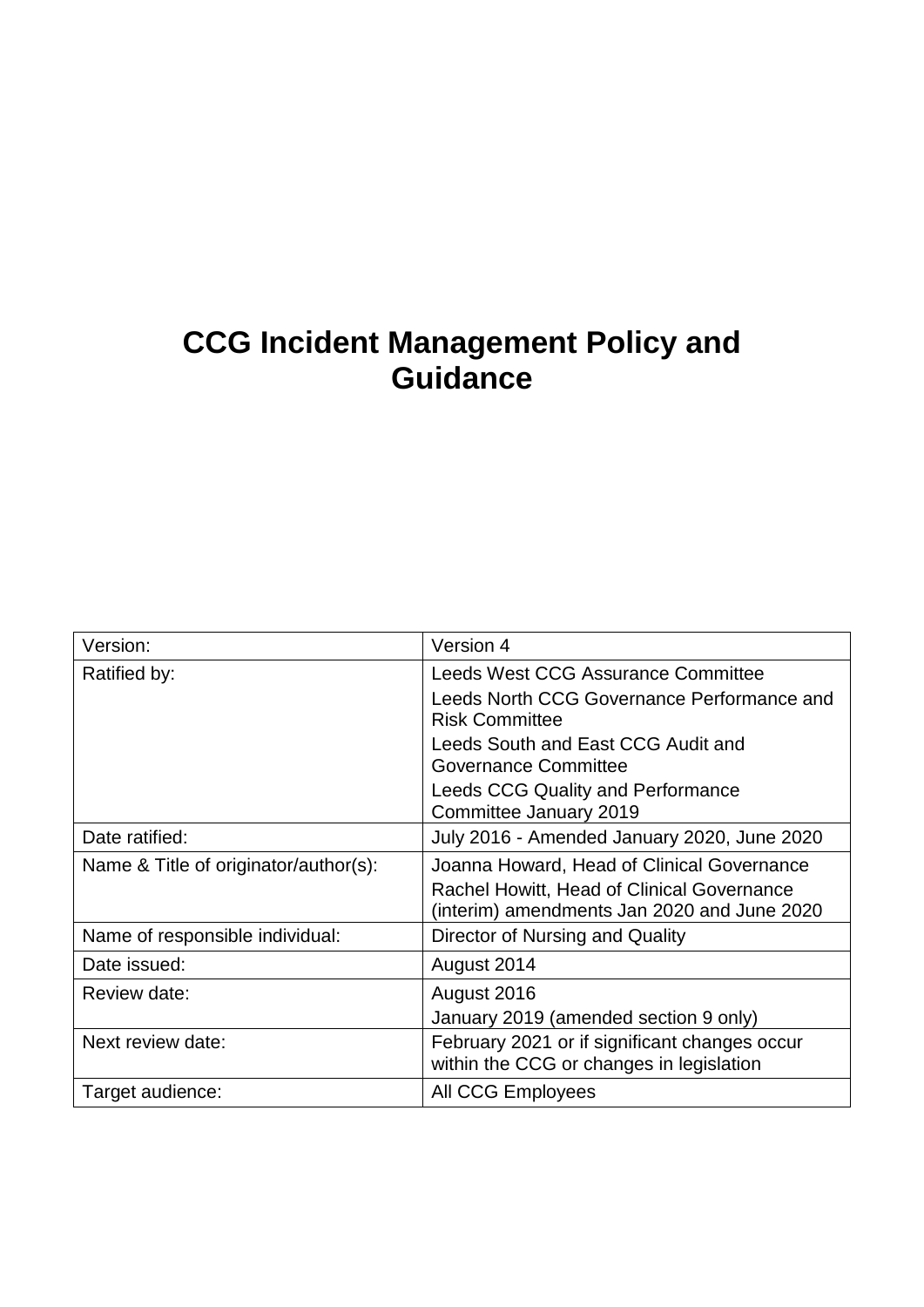#### **Executive summary**

The CCG encourages and supports a positive and pro-active incident reporting culture that enables risks to be identified and lessons arising from incidents to be shared in order to promote continuous improvements.

This policy requires that incidents are:

- reported using a standardised form;
- graded with a 'degree of harm' score;
- investigated using a systems approach;
- an action plan put in place where change is required to reduce the risk of recurrence; and
- assessed for the need to be reported to external agencies in the required timescales.

The CCG will:

- have systems for monitoring and reporting incidents to the Governing Body/Board;
- participate in the NPSA National Reporting and Learning System (NRLS);
- ensure that all individuals working for or on behalf of the CCG are empowered to report incidents without fear of repercussions or disciplinary actions.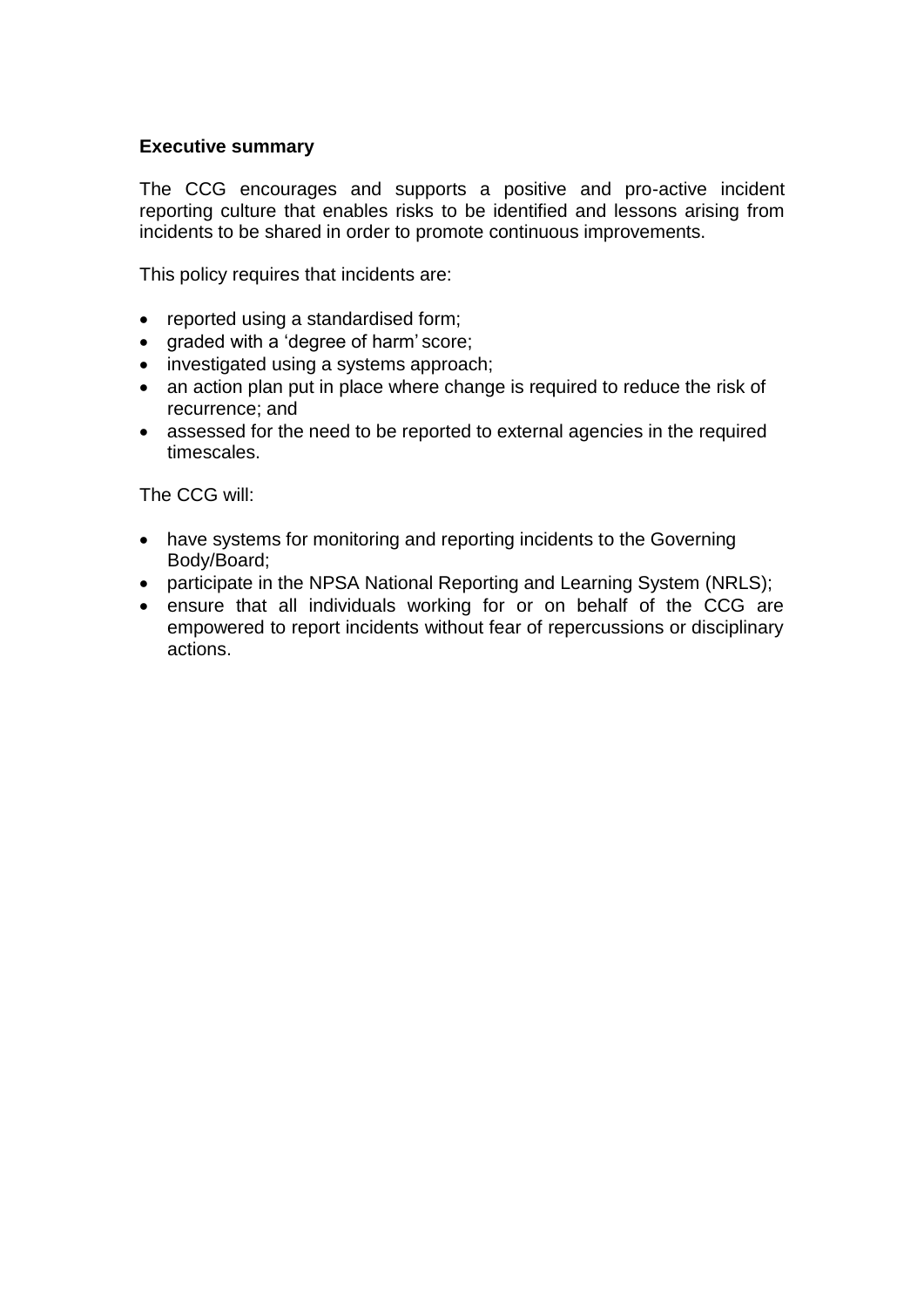### **Contents**

| 1  |  |  |
|----|--|--|
| 2  |  |  |
| 3  |  |  |
| 4  |  |  |
| 5  |  |  |
| 6  |  |  |
| 7. |  |  |
| 8  |  |  |
|    |  |  |
|    |  |  |
|    |  |  |
|    |  |  |
| 13 |  |  |
| 14 |  |  |
| 15 |  |  |
| 16 |  |  |
| 17 |  |  |
| 18 |  |  |
| 19 |  |  |
| 20 |  |  |
|    |  |  |
|    |  |  |
|    |  |  |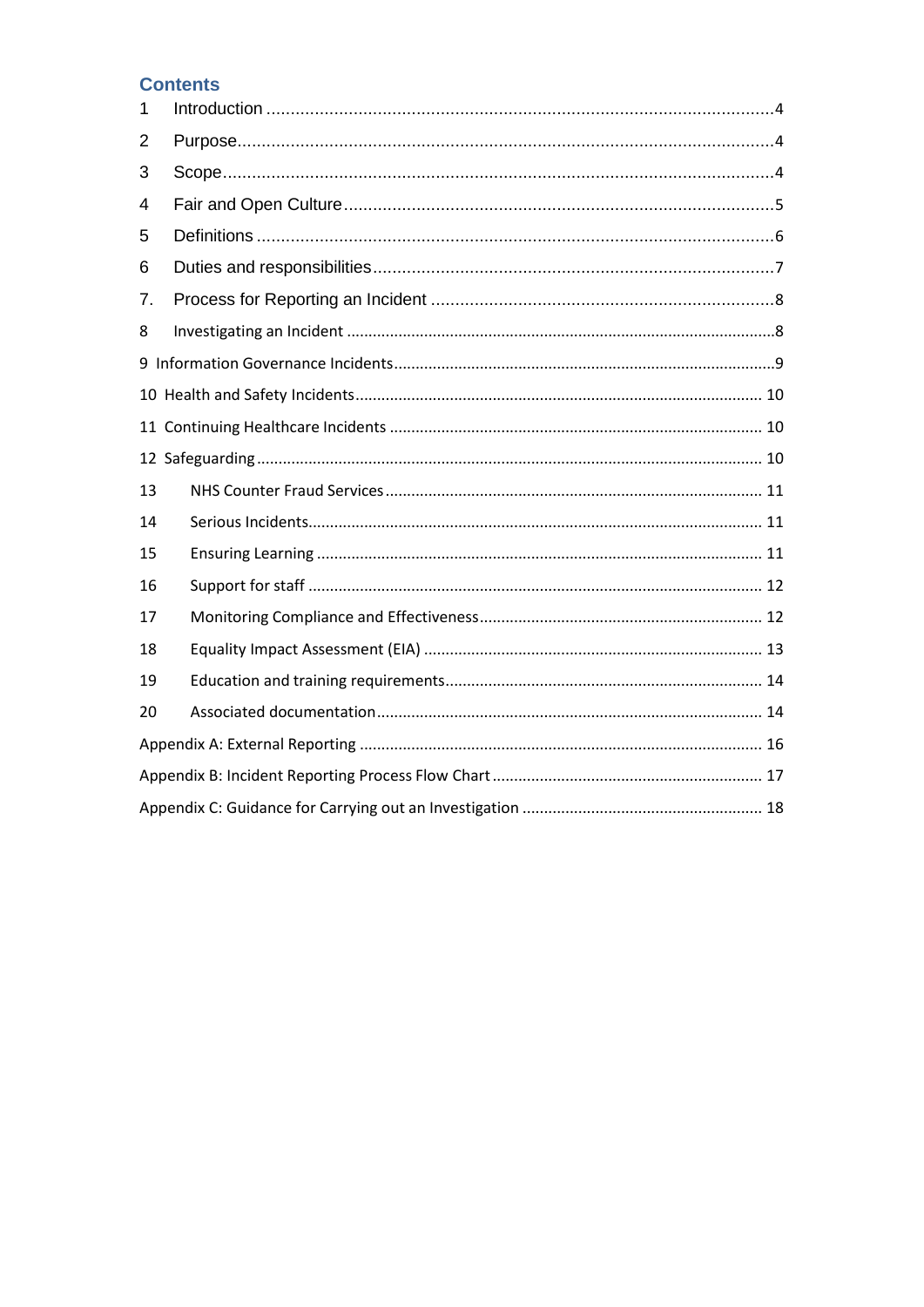### <span id="page-3-0"></span>**1 Introduction**

The aim of this policy and procedure is to outline the arrangements the CCG has in place for reporting, managing and learning from incidents and ensuring that the CCG meets its legal responsibilities in respect of reporting to external agencies. The CCG is committed to the commissioning of high quality care and services and the achievement of a high standard of health, safety and welfare at work for all employees, visitors and other persons engaged in CCG activity.

The reporting of accidents and incidents is not only a legal requirement but also an essential part of the risk management process. Reporting of all incidents is designed to ensure the following:

- a culture of openness in reporting incidents;
- prompt and accurate information collection;
- support those affected by an incident;
- identify any trends and prevent or reduce reoccurrences;
- fulfilment of the CCG's legal duty under statutory regulations including RIDDOR 1995, The Health and Safety at Work Regulations 1999, Data Protection Act 1998 and Privacy and Electronic Communications Regulations 2003.

### <span id="page-3-1"></span>**2 Purpose**

This policy is designed to ensure that all staff have a clear understanding of their responsibilities and respond appropriately and effectively to reporting incidents.

The purpose of this policy is to:

- define an incident and a serious incident;
- ensure that all staff understand their role and responsibility for incident reporting;
- clearly define the CCGs processes for the reporting, managing and learning from incidents;
- outline the investigation process and the requirement for escalation

### <span id="page-3-2"></span>**3 Scope**

This policy covers all types of internal CCG incidents and near misses whether clinical or non-clinical, serious or minor and regardless of who was involved. This policy does not apply to commissioned services. Incidents that occur within NHS provider organisations should be reported and investigated internally in accordance with that provider organisation's policy. This is in line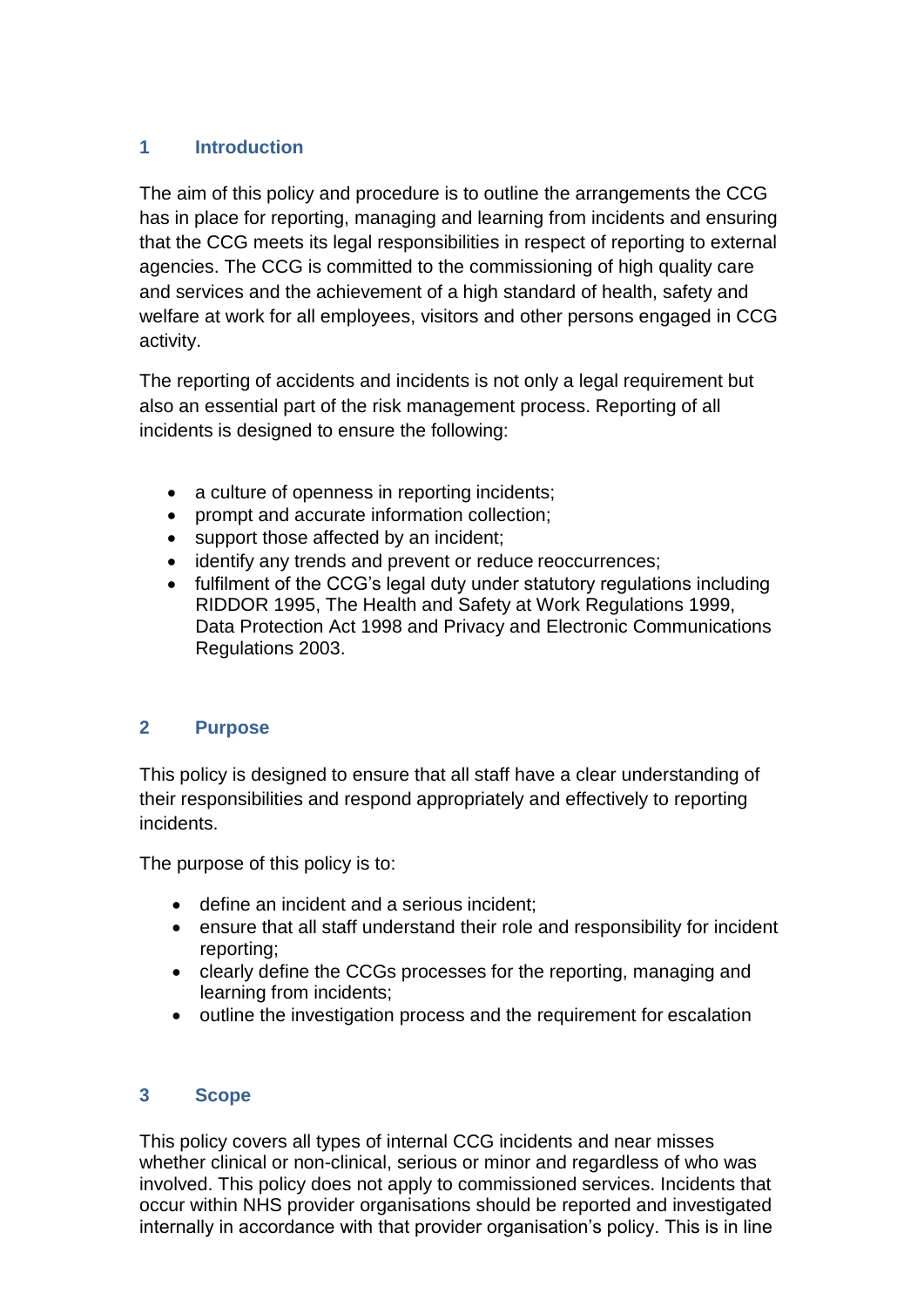with Health and Safety legislation, the National Patient Safety Agency (NPSA) guidance and requirements of relevant regulatory bodies e.g. the Medicines and Healthcare products Regulatory Agency (MHRA). However, independent contractors and managers of contracted services must notify the CCG of:

- all serious incidents in line with the NHSE Serious Incident Framework
- all significant trends in incidents
- incidents with significant learning opportunities for other independent contractors
- any serious incident that may impact on the obligations outlined within the contract

Further information in regard to process followed by the CCG to gain the necessary assurances for the management of SIs can be found in the *CCG Assurance Process for Provider SIs.*

This policy applies to all incidents including near miss incidents and is applicable to all CCG staff, regardless of whether they are directly employed or hold a corporate or clinical role and includes:

- individuals on the CCG body, committees and sub-committees;
- employees of the CCG including staff on secondment
- third parties acting on behalf of the CCG
- agency, locum and other temporary staff engaged by the CCG
- visitors to the CCG and members of the public

### <span id="page-4-0"></span>**4 Fair and Open Culture**

The CCG recognises that an incident, however serious, is rarely caused wilfully and is not necessarily evidence of carelessness, neglect or a failure to carry out a duty of care. Errors are often caused by a number of factors including human error, individual behaviour and lack of knowledge or skills. Learning from incidents can only take place when incidents are reported and investigated in a positive, open and structured way.

The CCG supports and promotes an open, fair and positive learning culture to support staff and help improve the safety and quality of the CCG, and reflects a duty of candour as described in the Francis Report.

A non-punitive approach to the incidents reported will be taken unless there is evidence of gross professional or gross personal misconduct; repeated breaches of acceptable behaviours or protocol; or an incident that results in a police investigation. For these incidents the appropriate HR policies will be adhered to. This is in accordance with the CCGs Whistleblowing Policy which provides a system enabling staff to raise concerns, without fear of suffering any adverse consequences as a result.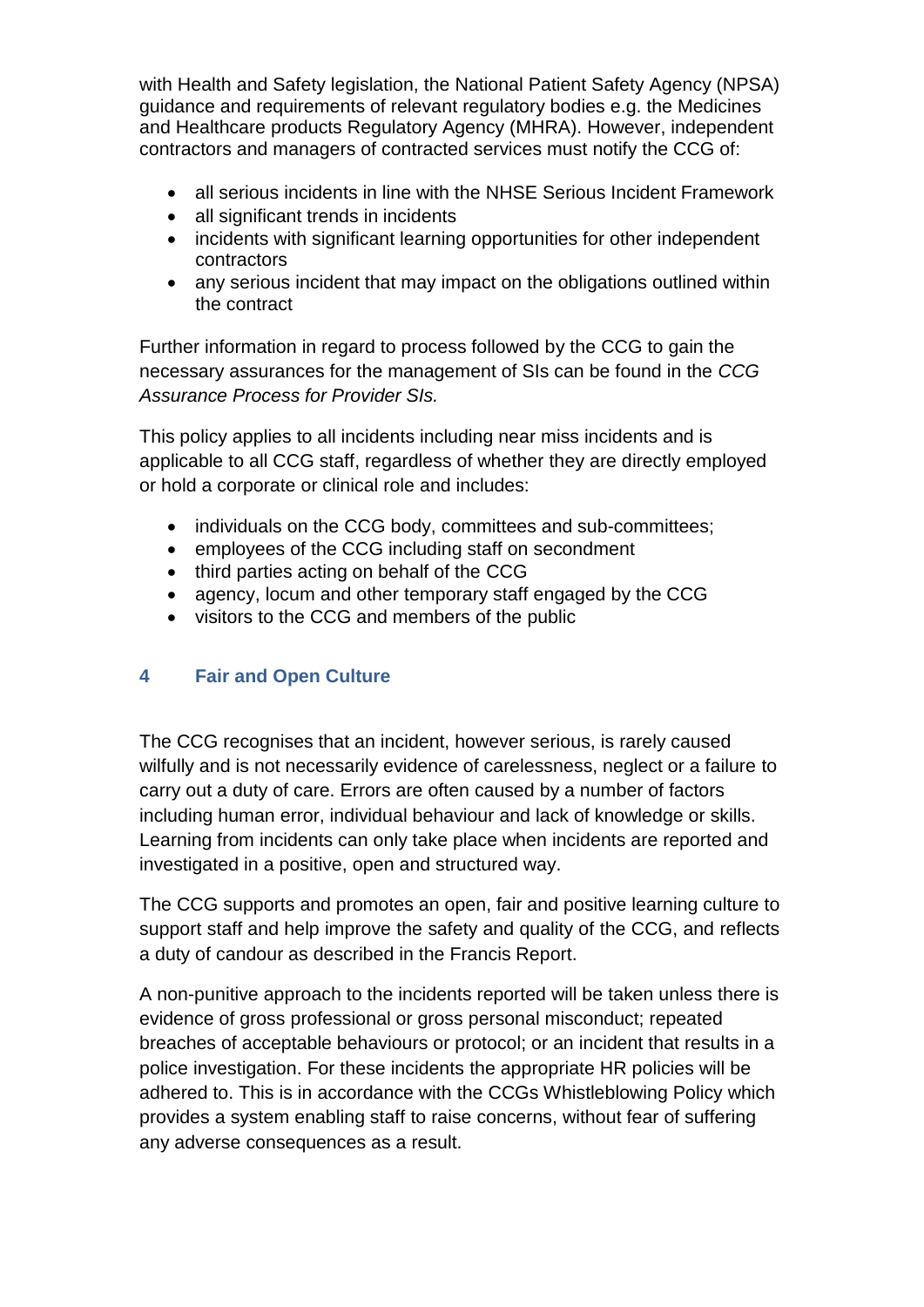### <span id="page-5-0"></span>**5 Definitions**

#### **Incident**

An incident is any accident, event or circumstance that could or did lead to harm, loss or damage to people, property, reputation, or other occurrence that could impact on the organisation's ability to achieve its objectives.

#### **Near Miss**

A near miss is any incident that did not actually lead to harm, loss or damage but had potential to do so. Reporting such incidents is vital, as they may identify changes in procedures, processes and systems which could prevent further similar occurrences from causing actual harm, loss or damage.

Examples of an incident or near miss may include one or more of the following:

- personal accidents resulting in harm or injury, however minor;
- equipment failure, loss or damage;
- all health and safety related incidents;
- fire or fire alarm activations;
- physical and/or verbal aggression, assault or abuse, sexual or racial harassment, instances of bullying, intimidation or threatening behaviour;
- clinical incidents:
- work or environmental related incidents;
- Security issues including vandalism, property loss or damage, theft, fraud or deception;
- Incidents involving vehicles;
- Breach of information or confidentiality;

#### **Serious Incident (SI)**

In summary, the NHS Serious Incident Framework 2015 describes a serious incident as an incident that occurred during NHS funded healthcare which resulted in one or more of the following:

- unexpected or avoidable death or severe harm to one or more patients, staff or member of the public;
- a Never Event (as outlined in the NHS Never Events Policy and Framework);
- a scenario that prevents, or threatens to prevent, an organisations ability to deliver healthcare services, including data loss, property damage or incidents in population programmes (e.g. screening and immunisation) where harm may potentially extend to a large population;
- allegations, or incidents of physical/ sexual abuse or assault
- loss of confidence in the service, adverse media coverage or public concern about healthcare or an organisation.

Most serious incidents are provider reportable and are quality assured by the CCG, details of which can be found in the CCG/Provider SI assurance process. However, there may be circumstances where the CCG is required to report an SI. These must be reported and investigated in accordance with this policy.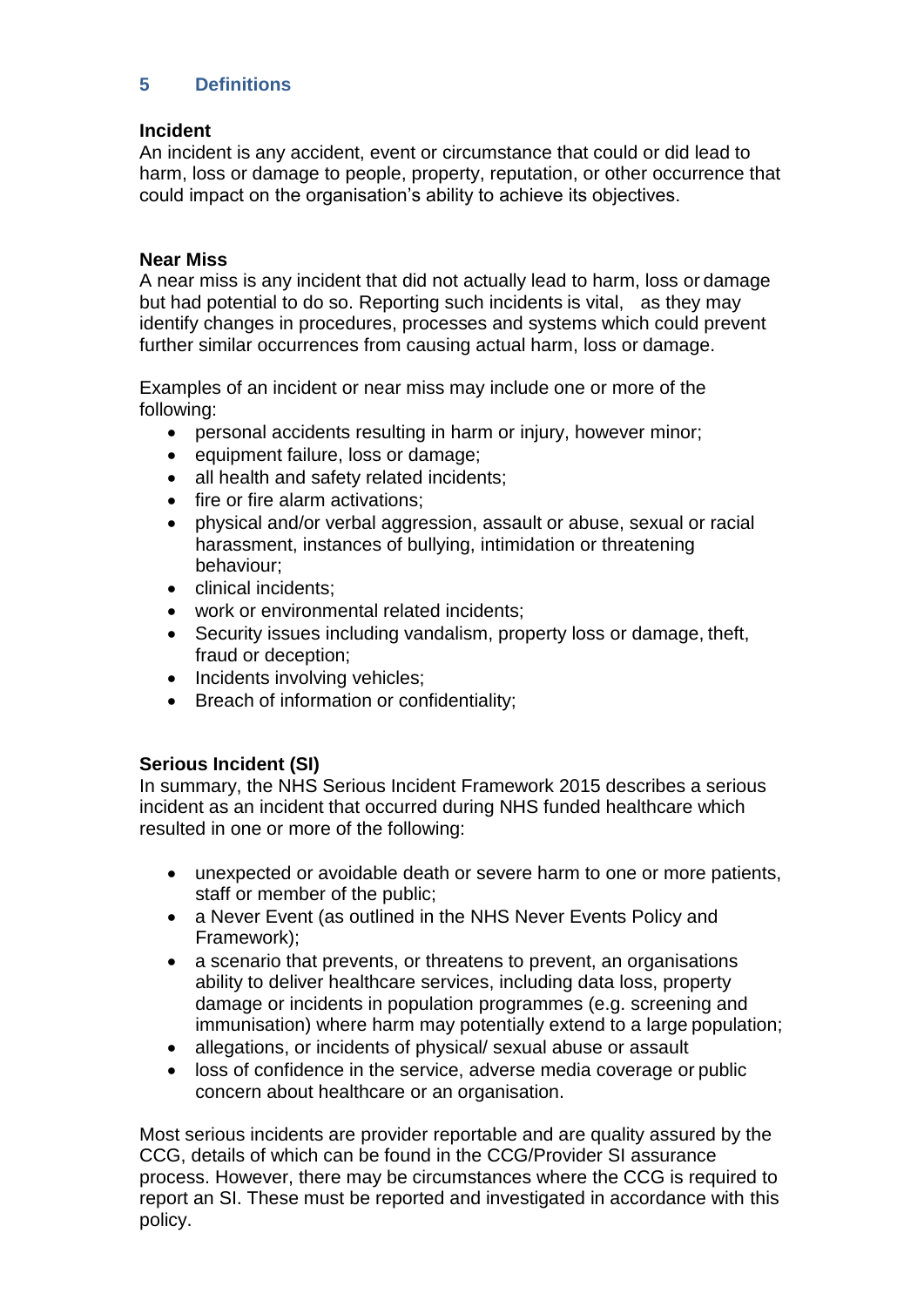### <span id="page-6-0"></span>**6 Duties and responsibilities**

#### **Accountable Officer**

The Accountable Officer has overall responsibility for safety and is accountable for ensuring the CCG has the necessary systems in place to enable the effective reporting, management and investigation incidents.

#### **Directors**

Executive Directors have a responsibility to support the Accountable Officer in the implementation of this policy and in monitoring its effectiveness. Directors will actively promote and support the reporting of incidents as per the CCG's fair and open culture, whilst ensuring that all direct reportees are aware of, and undertake their responsibilities, in relation to incident reporting.

#### **Managers**

Line manager are responsible for ensuring staff are aware of this policy, and that they report incidents when they occur. Line managers are required to support staff when an incident occurs, and to have an active role in assessing the situation, ensuring that the incident is reported and investigated appropriately.

#### **Staff**

All staff have a responsibility to report all incidents in accordance with this policy, and have a duty to patients, their employer and colleagues to cooperate fully with an investigation, in order to ensure the most appropriate outcome.

#### **City Wide Governance Team**

The Governance Team is responsible for ensuring that the organisation has robust systems and processes in place to ensure effective incident management. The team will liaise with other staff members to provide appropriate advice when required. The team will receive and review information about reported incidents to ensure that issues have been addressed and recommendations for improvements have been implemented. The team will provide organisational analysis to ensure learning is shared across the CCG.

#### **Specialist Review**

The Governance Team will contact relevant managers to request specialist input into the reporting, investigation, analysis and review of incidents, as appropriate. This may include colleagues from:

- Medicines Management;
- Health and Safety;
- Infection Control:
- Information Governance; and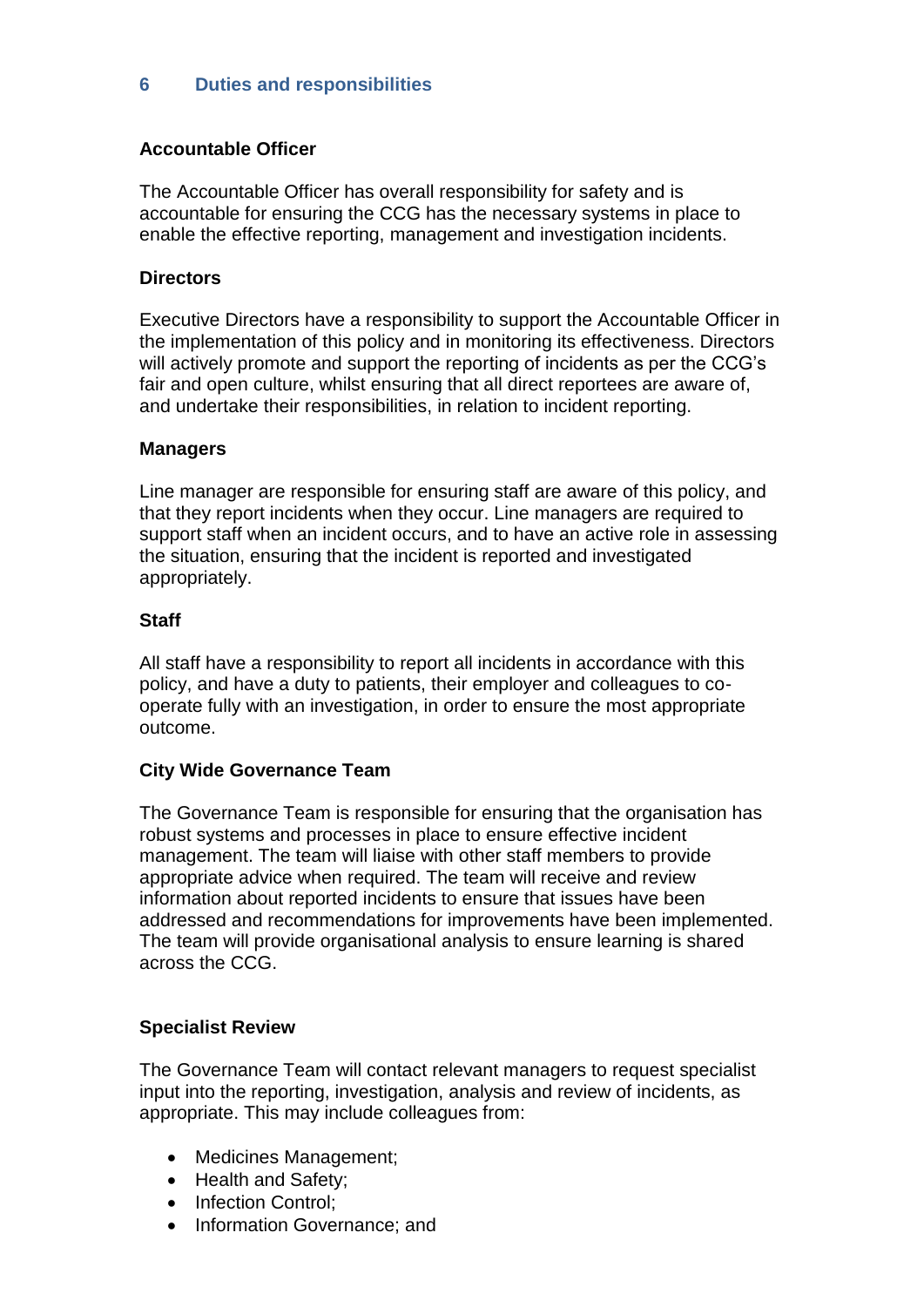• Safeguarding.

### <span id="page-7-0"></span>**7. Process for Reporting an Incident**

When an incident occurs, the immediate priority is to take steps to ensure the safety of the people involved. Actions will vary depending on the type of incident, but could include administering first aid, contacting the emergency services, removing faulty equipment or changing current practice to prevent reoccurrence. Staff will need to consider whether the incident meets the serious incident criteria in collaboration with the City Wide Governance Team [\(leeds.seriousincidents@nhs.net\)](mailto:leeds.seriousincidents@nhs.net).

Any incident to which raises safeguarding concerns will be directed to the CCG safeguarding team for review.

### **7.1 Reporting requirements**

It is the responsibility of all staff to inform the appropriate manager and report an incident within 2 working days of identifying its occurrence (or 24 hours if serious). All incidents should be reported via the Datix online incident report form. This can be found on the CCGs intranet or via the desktop.

The form should be completed by the person involved in the incident, or by a witness if that person is unable to complete the form. All required fields on the form must be completed using the facts known rather than opinions. This information may be required in support or defence of legal action. In the event of a fatality, major incident, case of disease or other incidents which may have major implications, the Chief Officer must be informed as soon as possible (via the on call system if necessary).

Once an incident has been logged an appropriate individual will be allocated to lead the investigation. This will usually be the relevant line manager who will receive an automatic email notification from Datix. The line manager will need to confirm whether external organisations need to be informed, in liaison with the City Wide Governance Team (see appendix A for further details).

Once an investigation has concluded the results, actions and lessons learned must be recorded on Datix. It is the responsibility of the investigating manager to ensure feedback has been provided to the person reporting the incident.

For all serious incident investigations a comprehensive investigation report outlining the root cause, contributory factors, lessons learned and a detailed action plan to address all recommendations will be submitted to the CCG SI panel for review.

An overview of the incident reporting process can be found in appendix B.

### <span id="page-7-1"></span>**8 Investigating an Incident**

All incidents require some level of investigation in order to identify the underlying causes of why the incident occurred. The depth and breadth of an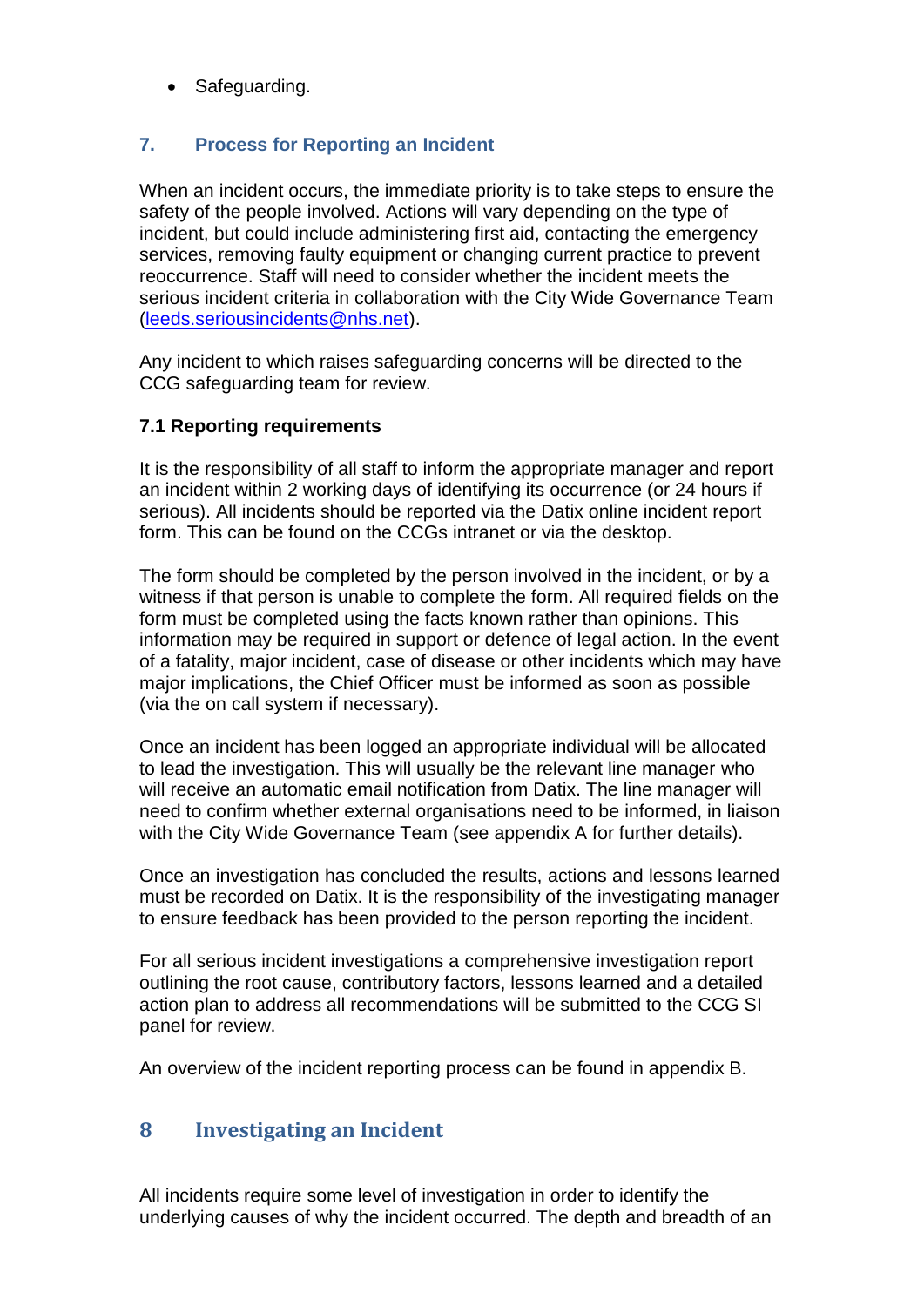investigation should be proportionate to the level of risk posed by the recurrence of similar incidents.

Investigations should:

- Ensure timely and appropriate follow-up;
- Be completed within 30 working days, or 60 working days for serious incidents;
- Establish the facts:
- Identify the root cause and any contributing factors;
- Identify all actions to be taken;
- Prevent, as far as possible, similar incidents occurring in future;
- Meet national, regional and legal reporting requirements.

Therefore, the model for investigations at all levels is based on the principles of root cause analysis (RCA) technique. The underpinning notion behind RCA is that systems and processes should be reviewed to identify the potential causes of failure, and that corrective actions should be subsequently taken to prevent reoccurrence.

To support staff in the investigation of incidents, the following specialist reviewers will support the process in conjunction with the City Wide Governance Team:

- Investigations regarding health and safety will be supported by the CCG's Health and Safety Lead and Specialist Advisor at eMBED.
- Investigations regarding information governance will be supported by the Information Governance Advisor, eMBED.
- Investigations regarding non-safeguarding clinical incidents will be carried out by the CCG's Quality Manager
- All incidents regarding safeguarding will be carried out by the CCG's Safeguarding Nurse.

Appendix C provides further guidance on how to conduct an incident investigation. There are many different methodologies which can be utilised to conduct a root cause analysis investigation, and the most appropriate tool will depend on the investigation. The City Wide Governance Team will be able to advise and provide supporting material to assist lead investigators.

# <span id="page-8-0"></span>**9 Information Governance Incidents**

Under Data Protection legislation the CCG is required to notify the Information Commissioner's Office of any personal or information security breach, unless the personal data breach is unlikely to result in a risk to the rights and freedoms of natural persons, no later than 72 hours of becoming aware of it; failure to do so could result in a fine of up to €20million.

A personal breach is defined as:

'a breach of security leading to the accidental or unlawful destruction, loss, alteration, unauthorised disclosure of, or access to, personal data transmitted, stored or otherwise processed.'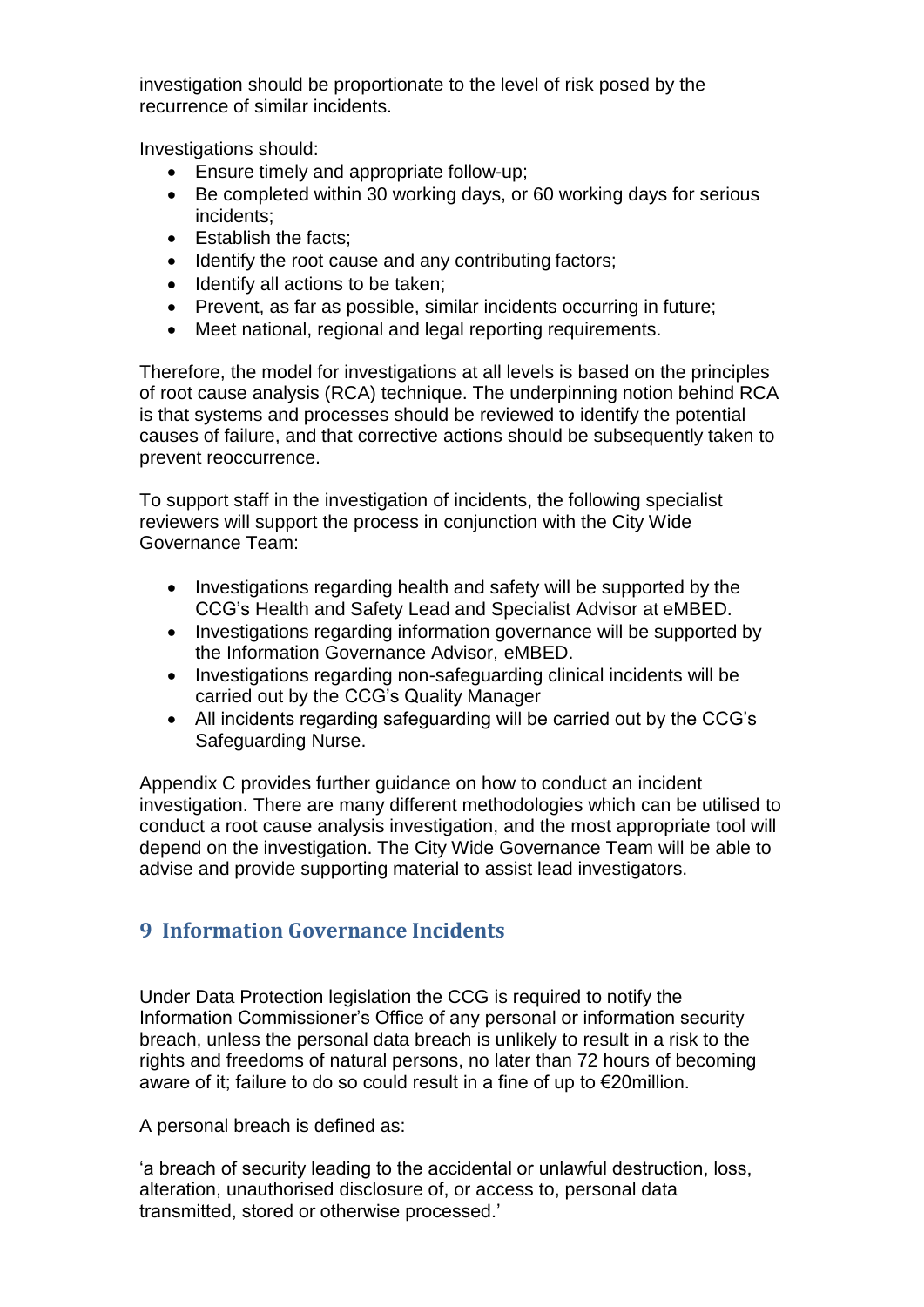What may at first appear to be of minor importance may, on further investigation, be found to be serious and vice versa. As a guide a data breach could be:-

- Actual or potential failure to meet the requirements of the General Data Protection Regulation and/or the Common Law of Confidentiality.
- Unlawful disclosure or misuse of confidential data, recording or sharing of data inappropriately
- Information security breaches and inappropriate invasion of people's privacy.
- Personal data breaches which could lead to identity fraud or have other significant impact on individuals.

Information Governance (IG) incidents include any incident involving personal data or the actual/ potential corruption or loss of equipment used to store personal data. This includes, but is not limited to:

| <b>Breaches</b>                                                     | Cyber incidents (technology related)                                         |
|---------------------------------------------------------------------|------------------------------------------------------------------------------|
| Confidential data lost in transit,<br>e.g. post/email               | Cyber bullying                                                               |
| Lost or stolen hardware, e.g. lap<br>top, work mobile               | Denial of service attack (perpetrator<br>makes network resource unavailable) |
| Lost or stolen paperwork (staff or<br>patient)                      | Social media disclosure (e.g.<br>Facebook)                                   |
| Personal information/data<br>disclosed in error                     | Website defacement                                                           |
| Confidential data uploaded to<br>website in error                   | Malicious damage to systems                                                  |
| Non-secure disposal - hardware<br>and paper                         |                                                                              |
| Patient incorrectly identified                                      |                                                                              |
| Corruption or inability to recover<br>data                          |                                                                              |
| Unauthorised access or<br>disclosure of confidential<br>information |                                                                              |
| Letter/email sent to/from wrong<br>address                          |                                                                              |
| Lost or stolen ID/smartcard/entry<br>fob                            |                                                                              |

All IG incidents should be reported, via Datix, in line with this policy and the CCG's Data Protection and Confidentiality Policy. The personal data breach grading on Datix, should be completed for every incident reported, this will enable to IG team to assess the severity of the incident.

Once the incident has been reported, an automatic notification is sent to the Data Protection Officer, Information Governance team, Senior Information Risk Officer and Caldicott Guardian, who will review the incident and decide whether it needs to be reported to the Information Commissioner Office.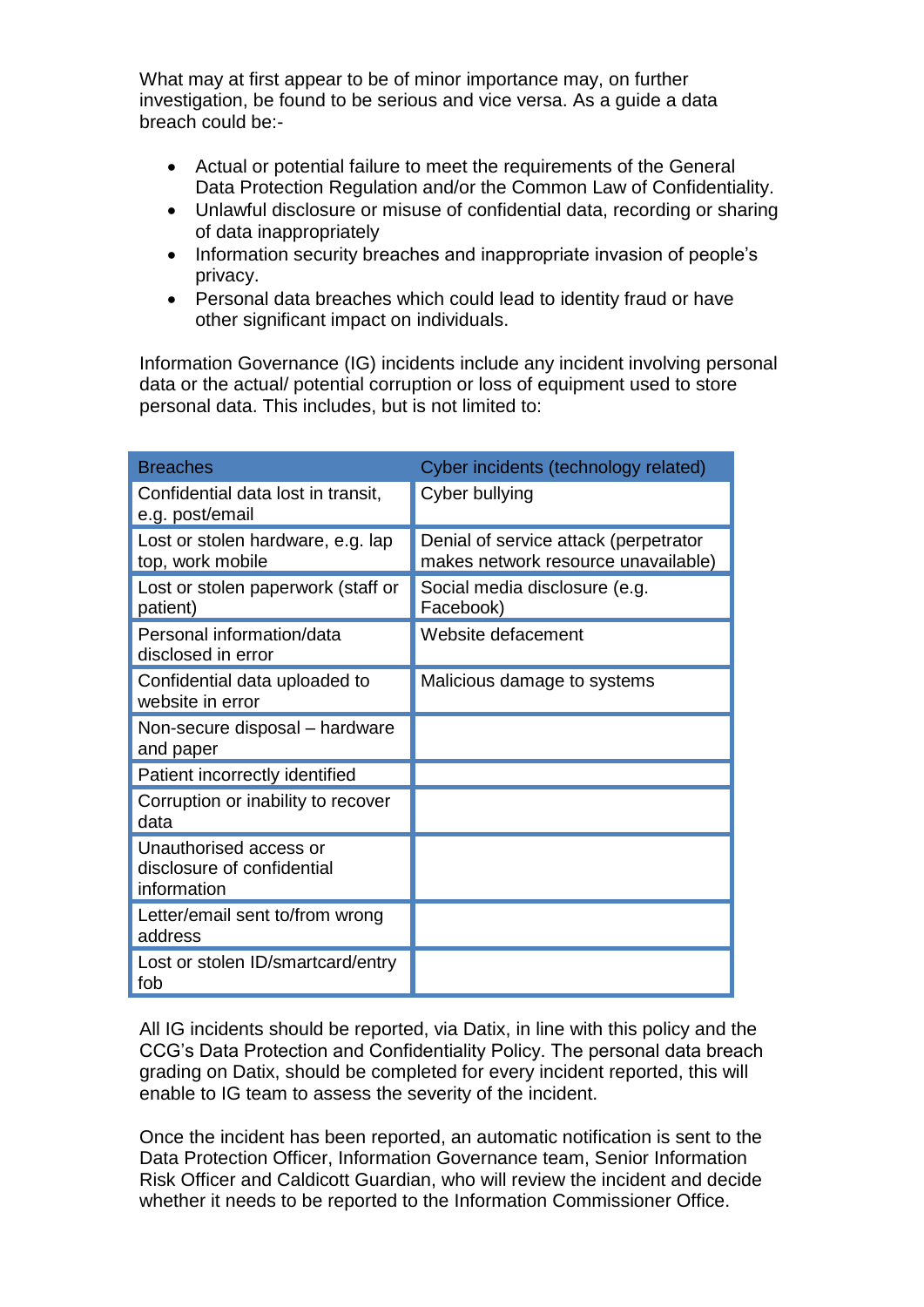Where necessary, in the event of a serious information governance or cyber incident, advice will be sought from NHSD/X or a cyber incident response company.

Where the breach is likely to result in a high risk to the rights and freedoms of natural persons, those affected must also be notified of the breach.

The breach notification should be provided to the data subjects in clear and plain language and should include:

- A description of the nature of the breach
- The name of the person managing the incident
- The likely consequences of the breach
- The measures taken or proposed in order to address the breach.

The investigation for information security incidents will follow the same process as the incident process outlined in this policy.

### <span id="page-10-0"></span>**10 Health and Safety Incidents**

All reported health and safety incidents will be reviewed by the Health and Safety Advisor. The advisor will support the investigation if required, and will provide advice on whether the incident requires external reporting.

### <span id="page-10-1"></span>**11 Continuing Healthcare Incidents**

Continuing Healthcare staff should report incidents using the same process as outlined above. When an incident is reported, an automatic alert is sent to the relevant head of department, as well as safeguarding if appropriate. If the incident is relating to a patient safety incident and meets SI criteria the SI policy must be followed.

### <span id="page-10-2"></span>**12 Safeguarding**

The incident report form ensures that all incidents are reviewed for any safeguarding issues. If there are safeguarding concerns then an automatic request for a safeguarding referral is generated. All incidents logged with safeguarding issues create an automatic alert to the citywide CCG safeguarding team for review and input if required.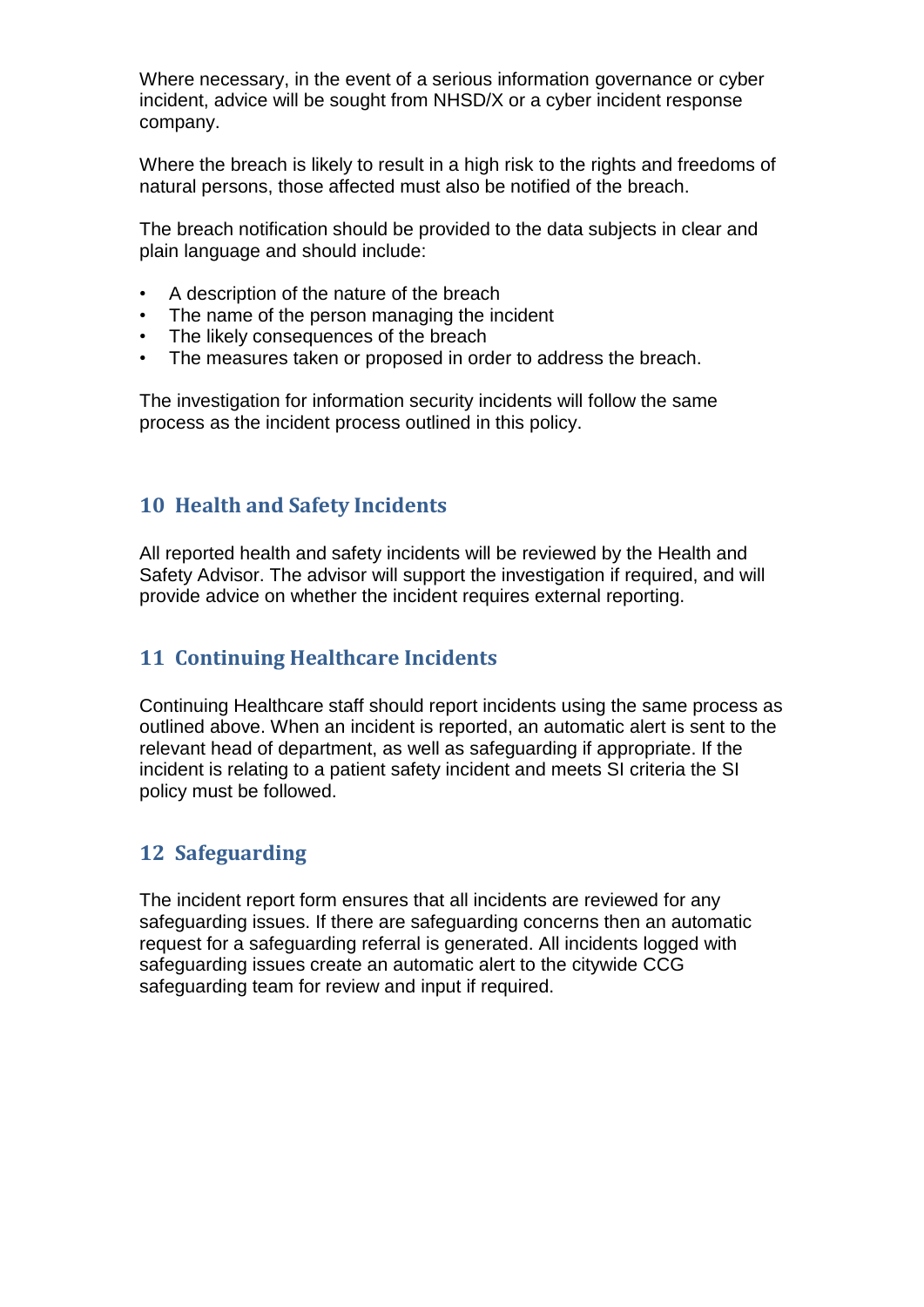### <span id="page-11-0"></span>**13 NHS Counter Fraud Services**

All staff must be aware of, and understand the impact of fraud on the NHS and how they can contribute to combating it. Further advice and guidance can be obtained from the CCG's local counter fraud specialist, and the CCG Anti-Fraud, Bribery and Corruption Policy and at [www.nhsfraud.org.](http://www.nhsfraud.org/)

Suspicions of fraud can be reported in confidence directly to the National NHS<br>Fraud and Corruption Reporting Hotline on 0800 028 4060 Hotline on [\(www.reportnhsfraud.nhs.uk\)](http://www.reportnhsfraud.nhs.uk/)

### <span id="page-11-1"></span>**14 Serious Incidents**

All incidents involving the CCG must be reported as an incident according to this policy, and will be reviewed to ascertain whether the incident falls into the category of a serious incident. Within a CCG, incidents meeting this criteria are likely to be non-clinical, or staff related incidents. However, the CCG does have a Continuing Healthcare Team who may report a number of clinical incidents relating to the safeguarding of vulnerable adults, which may fit the SI criteria.

If a member of staff reports an incident which they deem to meet the serious incident criteria then this should be escalated to the City Wide Governance Team **(**[leeds.seriousincidents@nhs.net](mailto:leeds.seriousincidents@nhs.net)**)**. The Head of Governance, in association with the appropriate Director, will decide on whether the incident meets the criteria for an SI in accordance with the NHS framework.

On agreement that the incident is an SI, the Head of Governance will externally report the incident via the national Strategic Executive Information System (STEIS). In line with nationally agreed timeframes, such incidents must be reported within 2 working days of the incident being identified.

The relevant Director will appoint an appropriate lead investigator with support from the City-Wide Governance Team.

The investigation process for SI's will follow the same process as the incident investigation process outlined within this policy.

All SI final investigation reports will be submitted to the CCG SI panel and reviewed in line with the panel terms of reference.

### <span id="page-11-2"></span>**15 Ensuring Learning**

Learning from incidents is critical to the delivery of safe and effective services within the CCG. Each incident and subsequent findings ensuing from the investigation are a learning opportunity. These lessons will be shared across the organisation using the following methods: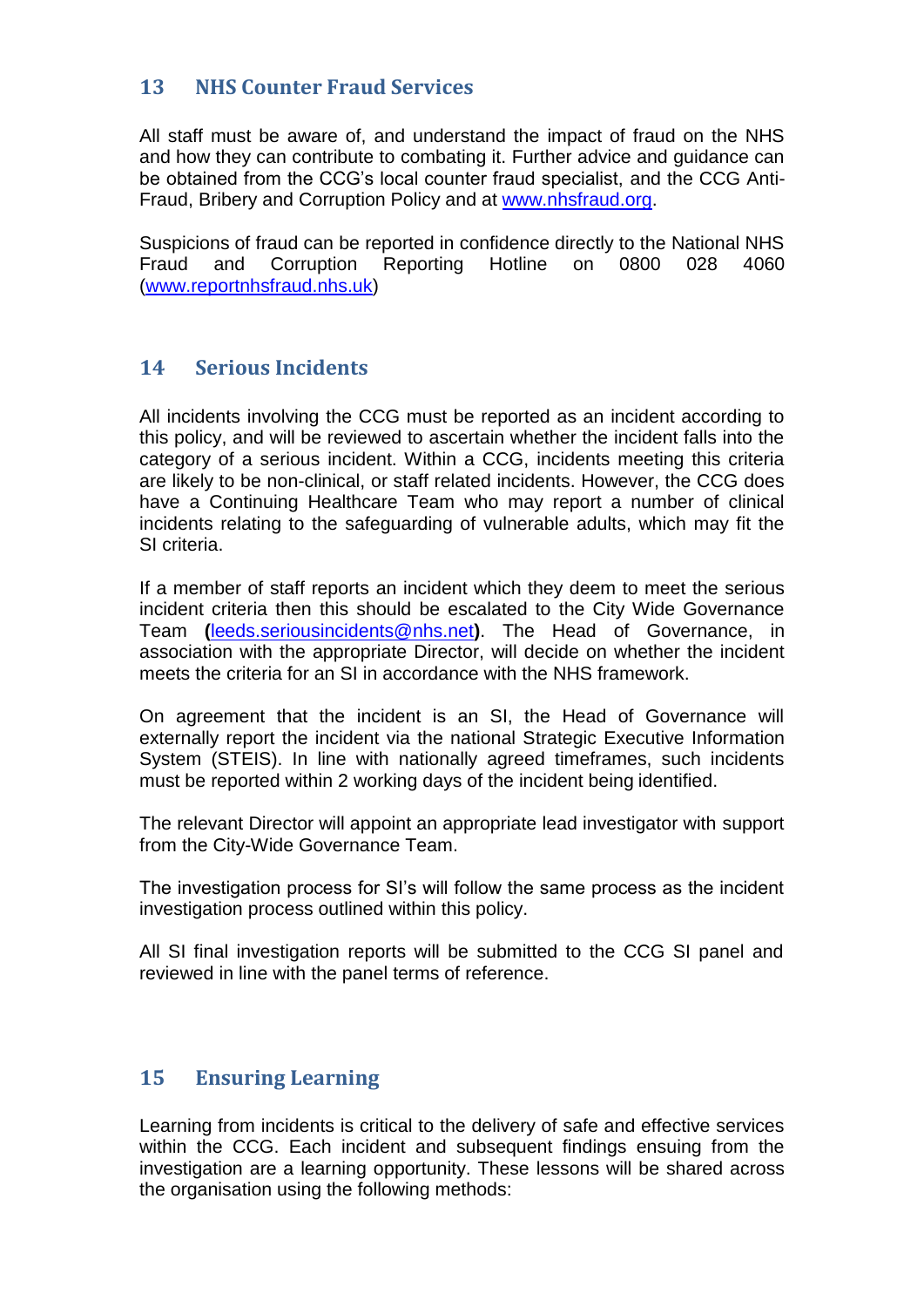- Information will be published in the CCG staff bulletin and on notice boards where appropriate.
- Immediate lessons learned will be shared within the Team Brief.
- Reports will be presented to the appropriate CCG committee.
- The CCG will take the opportunity to share lessons learnt across the health economy through networks and consortiums, an in cooperation with partner organisations where appropriate.

### <span id="page-12-0"></span>**16 Support for staff**

The CCG recognises that investigations may be potentially stressful for staff. Managers should ensure that individual support needs are discussed, and that information about how to access appropriate support services is provided.

The CCG will also ensure that Duty of Candour is applied when appropriate. Duty of Candour is the requirement for organisations to ensure that affected patients/families are informed of errors resulting in moderate/severe harm or death, and provided with appropriate support. This includes providing an apology, as appropriate, and ensuring that the investigation findings and agreed actions are shared

### <span id="page-12-1"></span>**17 Monitoring Compliance and Effectiveness**

The incident reporting process will be reviewed annually by the City-Wide Governance Team to ensure the following:

- incident forms are completed correctly;
- regular data quality checks of the CCG's risk management system (DATIX) to identify coding errors, under-reporting and inappropriate reporting;
- action plans are produced and objectives are specific, measurable, achievable, realistic and timely (SMART) and implemented with outcomes monitored;
- persons throughout the incident reporting process understand their roles and responsibilities and have the capabilities to contribute effectively to the incident reporting process;
- relevant timescales, both internal and external, are adhered to.

Incident reporting is reviewed through the CCG committee structure:

| Governing<br><b>Body/Board</b>               | overall accountability for safety<br>$\bullet$<br>accountable for the risk management strategy,<br>$\bullet$<br>systems and processes including incident<br>reporting.                                                     |
|----------------------------------------------|----------------------------------------------------------------------------------------------------------------------------------------------------------------------------------------------------------------------------|
| <b>Assurance/Quality</b><br><b>Committee</b> | accountable for ensuring that the governing<br>$\bullet$<br>body/board is assured of the effectiveness of<br>the systems and processes for supporting and<br>improving safety<br>approves the policy and procedure for the |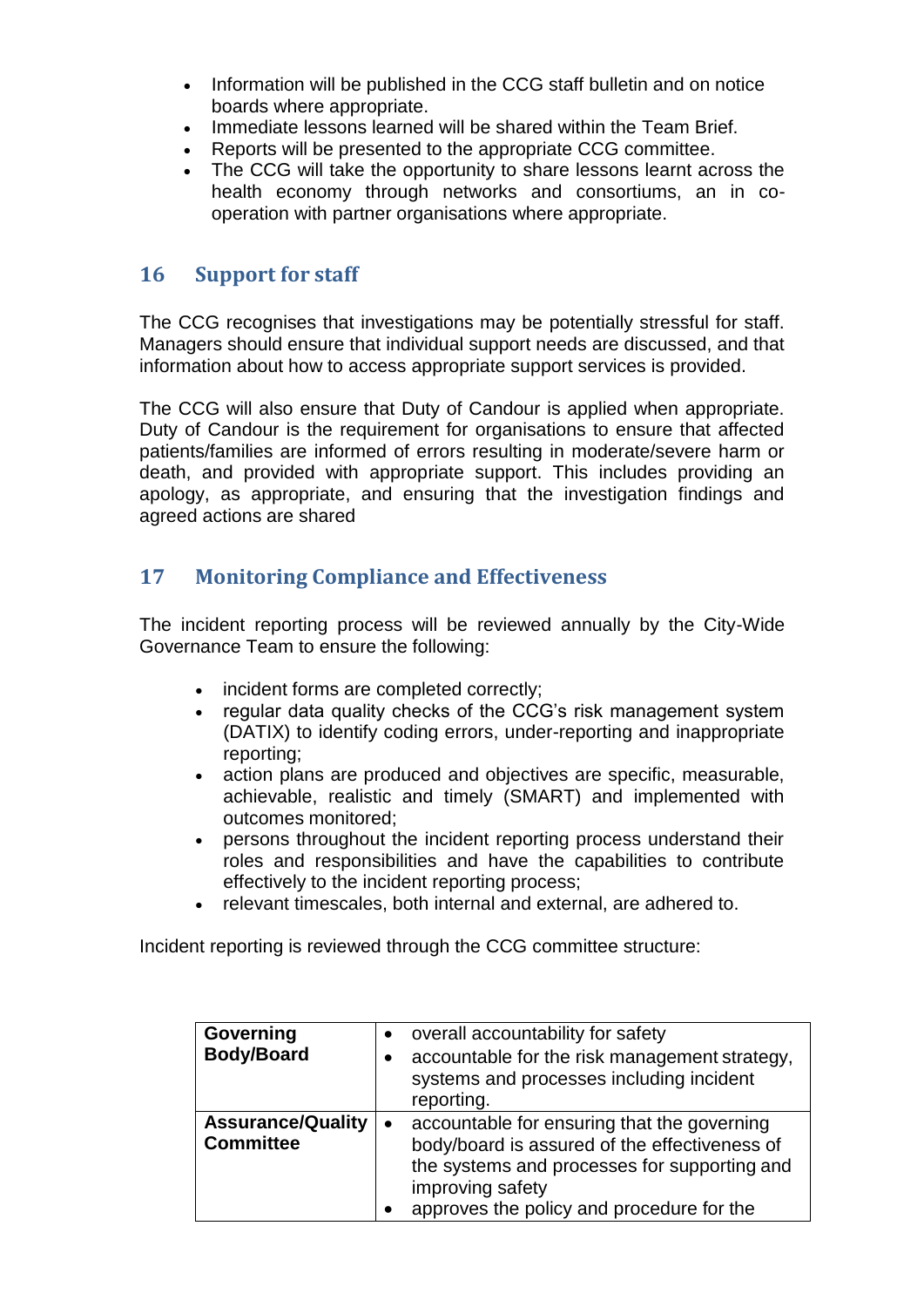|                                                                     | management of incidents                                                                                                                                                                                                                                                                                                                           |
|---------------------------------------------------------------------|---------------------------------------------------------------------------------------------------------------------------------------------------------------------------------------------------------------------------------------------------------------------------------------------------------------------------------------------------|
| <b>Health &amp; Safety</b><br><b>Committee (city</b><br>wide)       | receives reports regarding health and safety<br>incidents, reviews lessons learnt and identifies<br>the necessary actions required<br>ensure action plans are fully implemented<br>agree on bulletin agendas to support sharing<br>wider learning                                                                                                 |
| <b>Information</b><br>Governance<br><b>Committee (city</b><br>wide) | recommend or undertake remedial action<br>following reported breaches of IG<br>receives reports regarding information<br>$\bullet$<br>governance incidents, reviews lessons learnt<br>and identifies any further actions required<br>ensures action plans are fully implemented<br>agree on bulletin agendas to support sharing<br>wider learning |
| SI panel<br>Experience in the fact of a                             | receives and reviews serious incident<br>investigation reports for quality assurance and<br>to ensure the actions capture the<br>recommendations made                                                                                                                                                                                             |

For further information regarding the role of these committees please see individual terms of reference

# <span id="page-13-0"></span>**18 Equality Impact Assessment (EIA)**

This document has been assessed to ensure consideration has been given to the actual or potential impacts on staff, certain communities or population groups.

The CCG aims to design and implement services, policies and measures which meet the diverse needs of our service, population and workforce, ensuring that none are placed at an advantage over others.

Whilst there is no requirement for an Equality Impact Assessment for this policy the CCG will monitor any themes and trends to identify, understand and address incidents linked to a particular location group or individual with an Equality Act "protected characteristic" (age, disability, gender reassignment, marriage or civil partnership, pregnancy and maternity, race, religion or belief, sex, sexual orientation).

This document has been assessed, using the EIA toolkit, to ensure consideration has been given to the actual or potential impacts on staff, certain communities or population groups. Appropriate action has been taken where relevant to mitigate or eliminate potential negative impacts, and to maximise positive impacts, and to ensure that implementation plans are appropriate and proportionate.

Based on the screening tool an equality impact assessment is not necessary for this policy.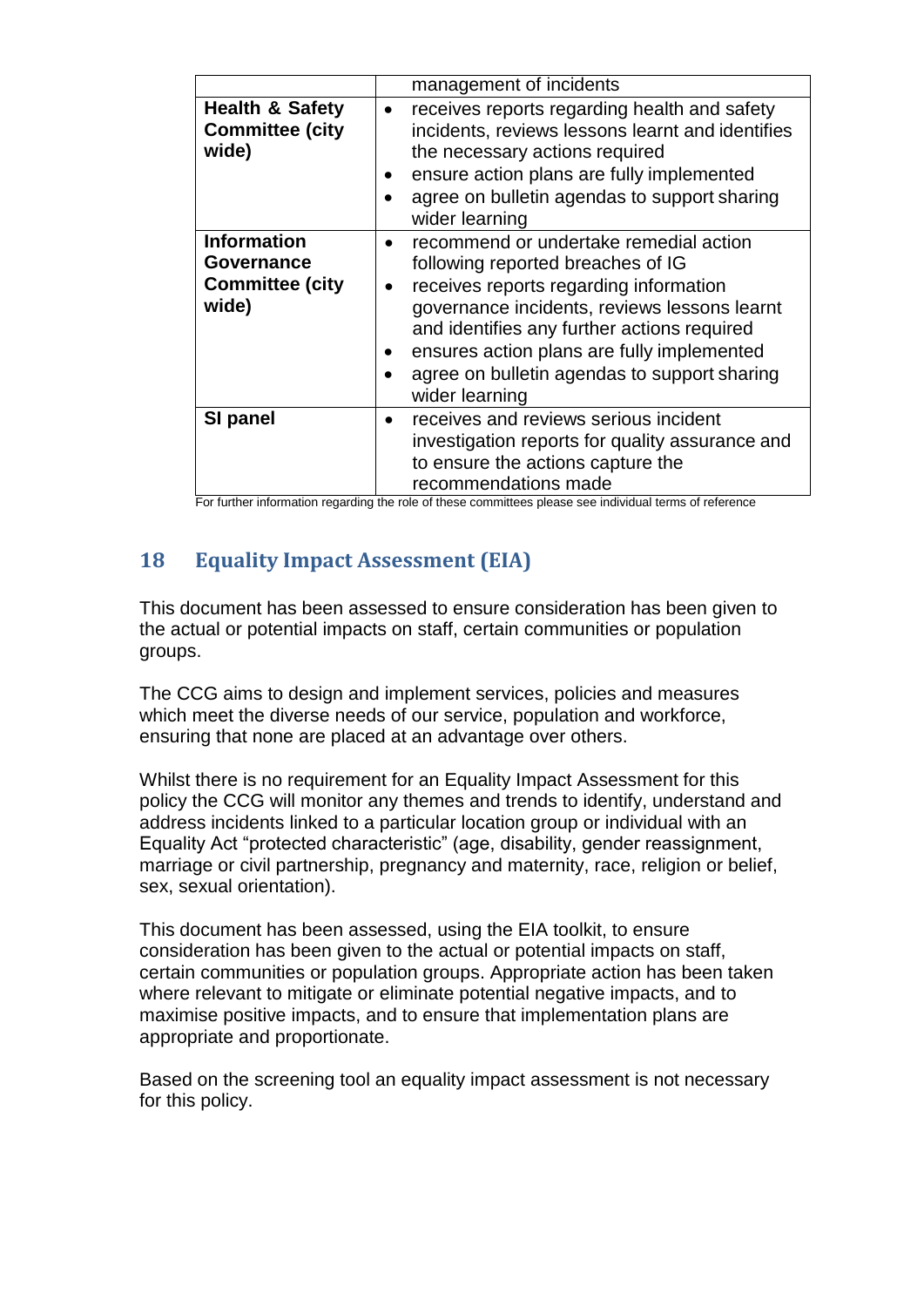# <span id="page-14-0"></span>**19 Education and training requirements**

**All New Starters**: An introduction to incident reporting is included in the CCGs induction programme.

Local induction processes must include incident reporting processes.

**Existing Staff:** As incident management policies and processes are developed, staff will be updated and where necessary undertake appropriate further training to meet their needs.

All staff are required to undertake statutory and mandatory training which includes health and safety, information governance and safeguarding training. Further information can be found in the CCG's Statutory and Mandatory Training Policy.

# <span id="page-14-1"></span>**20 Associated documentation**

This policy is linked to the following CCG policies and strategies:

- CCG Assurance Process for Provider SIs
- Risk Management Strategy
- Health and Safety Policies
- Compliments, Concerns, Comments & Complaints Policy and Procedure
- Claims Management Policy
- Whistleblowing Policy
- Records Management Policy
- Leeds Multi-Agency Safeguarding Adults Partnership Policy Part One
- Leeds Multi-Agency Safeguarding Adults Partnership Policy Part Two
- CCG Information Governance Policy
- CCG Statutory and Mandatory Training Policy
- CCG Anti-Fraud, Corruption and Bribery Policy
- CCG Data Protection and Confidentiality Policy

This policy and procedure takes into account:

- The Health & Safety at Work Act etc. 1974
- The Reporting of Injuries, Diseases and Dangerous Occurrences Regulations (RIDDOR) 2013
- Guidance from the NHS Counter Fraud Security Management **Service**
- Management of Health & Safety at Work Regulations 1999
- Care Quality Commission Essential Standards of Quality and Safety 2009
- National Patient Safety Agency Guidance
- NHS England Serious Incident Framework 2015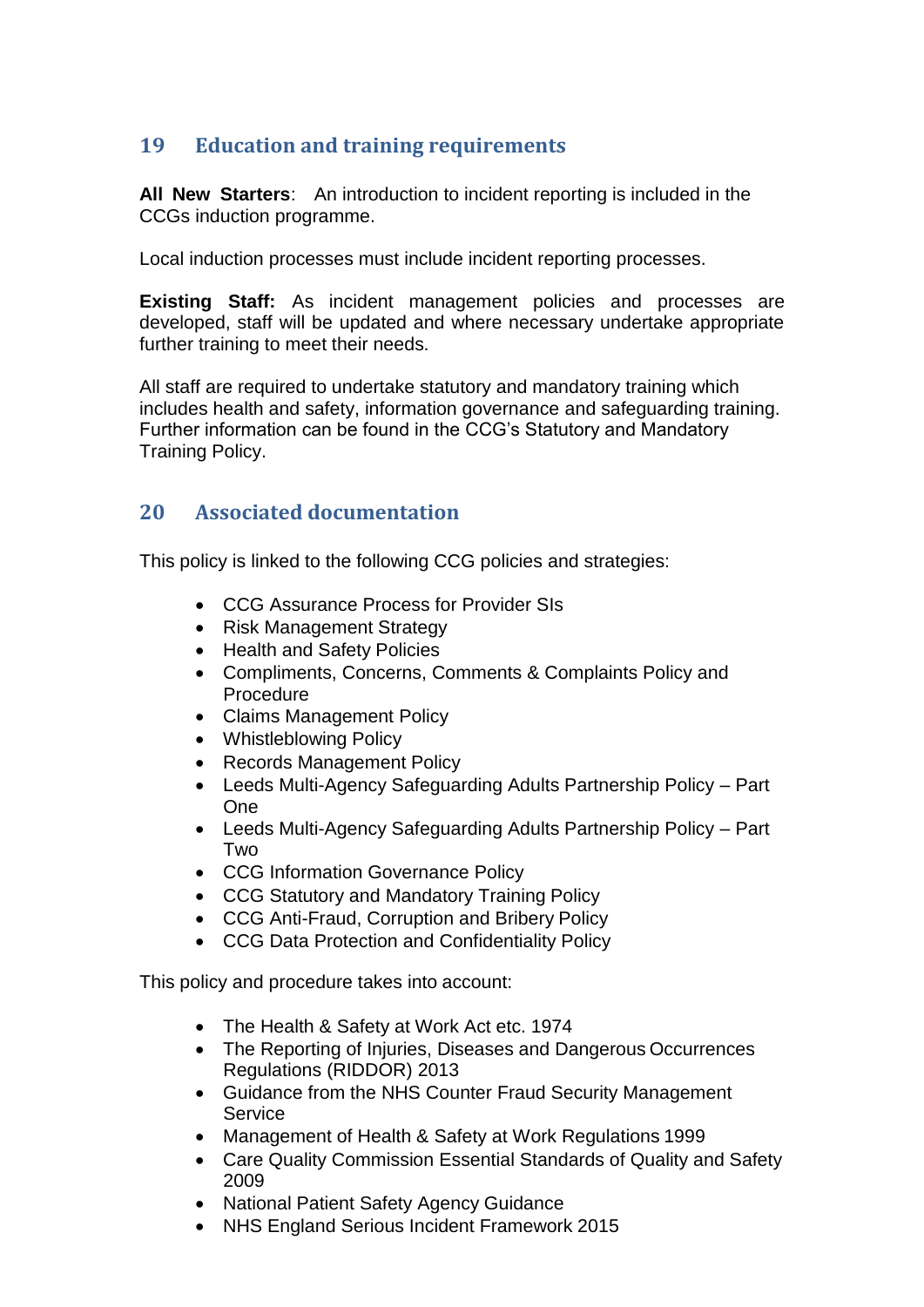Health and Social Care Information Centre Checklist Guidance for Reporting, Managing, and Investigating Information Governance Serious Incidents Requiring Investigation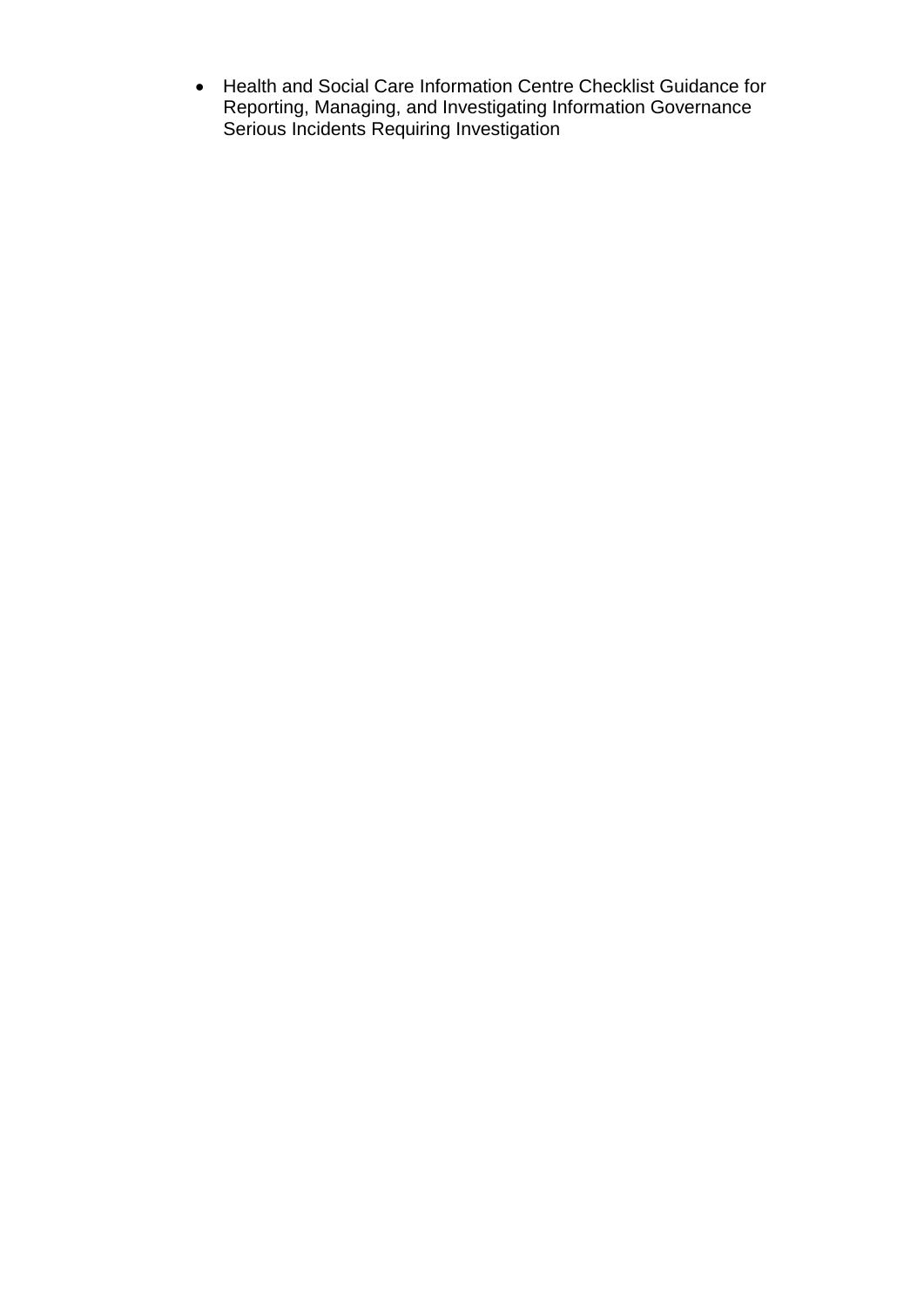# <span id="page-16-0"></span>**Appendix A: External Reporting**

In addition to internal reporting, certain categories of incident require reporting to external agencies. The following table outlines the incident types and the receiving agency.

| <b>Incident Type</b>                                                             | <b>Reportable to</b>                       |
|----------------------------------------------------------------------------------|--------------------------------------------|
| <b>Patient Safety Incidents</b>                                                  | National Reporting and                     |
|                                                                                  | Learning Service (NRLS)                    |
| RIDDOR – Injuries to staff sustained in the                                      | <b>Health &amp; Safety Executive</b>       |
| course of work including:                                                        |                                            |
| Any incident which results in staff                                              |                                            |
| absence for more than seven                                                      |                                            |
| consecutive days as the result of their                                          |                                            |
| injury. This seven day period does not                                           |                                            |
| include the day of the accident, but does<br>include weekends and rest days. The |                                            |
| report must be made within 15 days of                                            |                                            |
| the incident                                                                     |                                            |
| • major injuries e.g. fracture, amputation,                                      |                                            |
| loss of sight, electric shock                                                    |                                            |
| • diseases contracted in the course of work                                      |                                            |
| e.g. occupational dermatitis, asthma,                                            |                                            |
| hepatitis, tuberculosis, tetanus etc.                                            |                                            |
| http://www.hse.gov.uk/riddor/                                                    |                                            |
| <b>Physical Assault on Staff</b>                                                 | <b>NHS Security Management</b>             |
|                                                                                  | Service                                    |
|                                                                                  | Police                                     |
| Information Governance Incidents                                                 | <b>Health &amp; Social Care</b>            |
|                                                                                  | Information Centre via the IG              |
|                                                                                  | toolkit                                    |
|                                                                                  | <b>Information Commissioner</b>            |
|                                                                                  | Office                                     |
|                                                                                  | NHS England (NHSE)<br>Department of Health |
| Serious Incidents                                                                | <b>Strategic Executive</b>                 |
|                                                                                  | <b>Information System</b>                  |
|                                                                                  | <b>NHSE</b>                                |

The line manager of the staff member reporting the incident is responsible for reporting incidents to relevant external organisations, where applicable. This will be supported by expert advisors when required. The above list is not definitive and will depend on the incident that has occurred.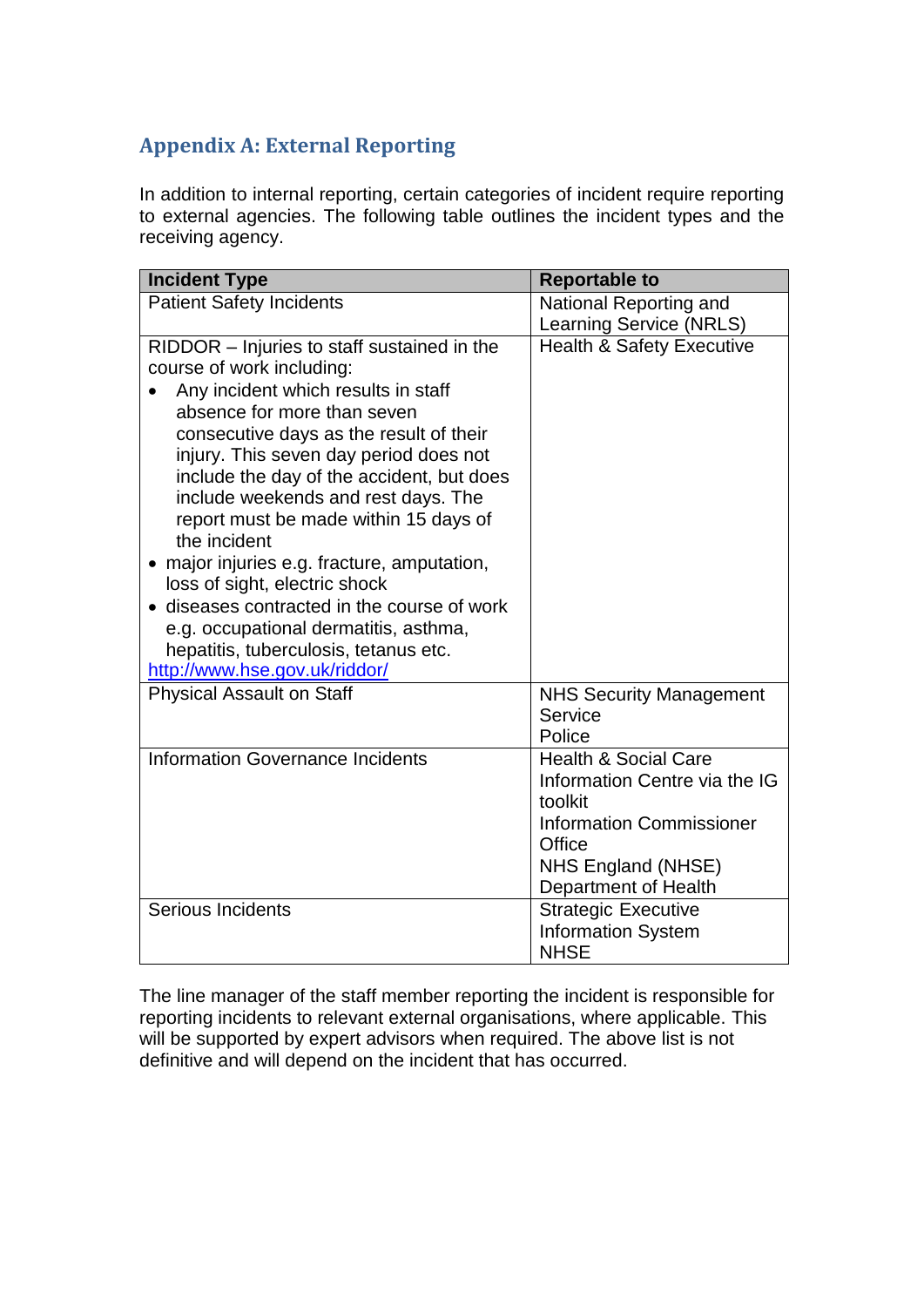<span id="page-17-0"></span>

### **Appendix B: Incident Reporting Process Overview Flow Chart**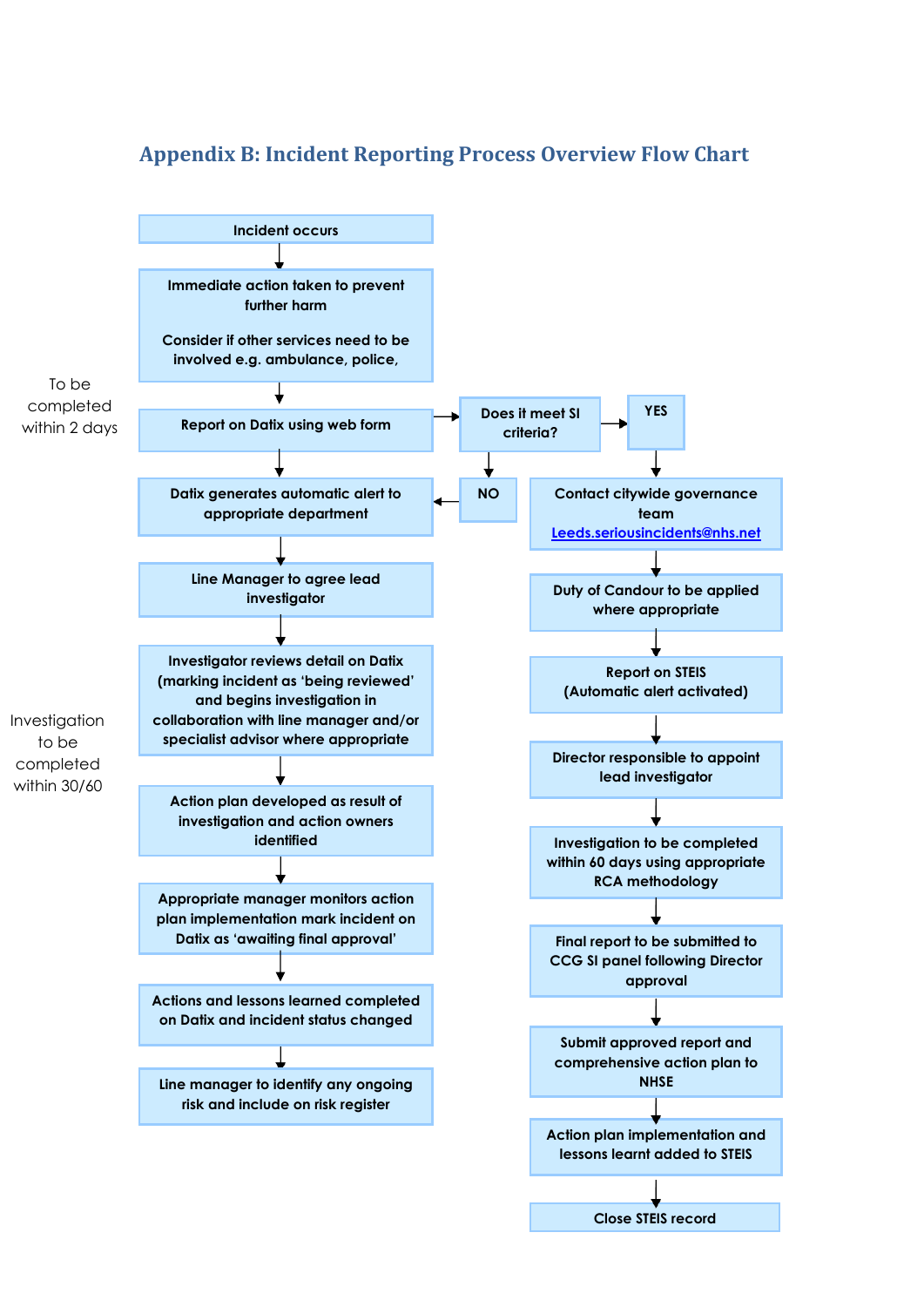**Leeds North Clinical Commissioning Group Clinical Commissioning Group** 

# <span id="page-18-0"></span>**Appendix C: Guidance for Carrying out an Investigation**

An investigation should commence immediately, where safe and legal to do so. The objective of the investigation is not to apportion blame or liability but to identify what happened and **WHY** the incident occurred.

An investigation is a systematic process with the purpose of uncovering and clarifying the central issues, thereby making it easier to establish facts, context, contributory factors and root causes, and to enable the identification of solutions to minimise recurrence. Advice relating to incident investigation can be sought from the City Wide Governance Team.

### **Timescale for conducting investigations**

A final report including an action plan must be submitted to the Governance Team within **30 working days** of the incident being reported.

A good investigation is both prompt and thorough: Failure to conduct an investigation as soon as practicable after the event can result in difficulties in obtaining relevant information and evidence, as conditions change and memories of the incident may fade. It is extremely important therefore that the investigation is undertaken without any undue delay. The lead investigating officer will be responsible for agreeing any revised timescale with the parties concerned.

The lead Investigator will decide on the requirements for the investigation team dependant on the seriousness of the incident. This may include a CCG Director and specialist advisors where appropriate.

### **Evidence**

The sources of information and methods which investigators can use typically fall into the following three categories:

- direct observation of where the event occurred, which is important to avoid losing important evidence about the scene, configuration, relationships between parties, etc;
- collecting data/documentation, which helps establish what should have happened as well as providing evidence of prior risk assessment, inspections, tests, witness statements etc;
- interviews which, when conducted sensitively, provide both direct testimony as well as an opportunity to check back on any issues arising from examination of the physical and documentary evidence.

Although direct observation, collecting data and interviews are distinct and important elements of a thorough investigation, they complement each other. They provide an opportunity to 'read across' from one part of the process to another to check reliability and accuracy as well as resolve differences and gaps in evidence.